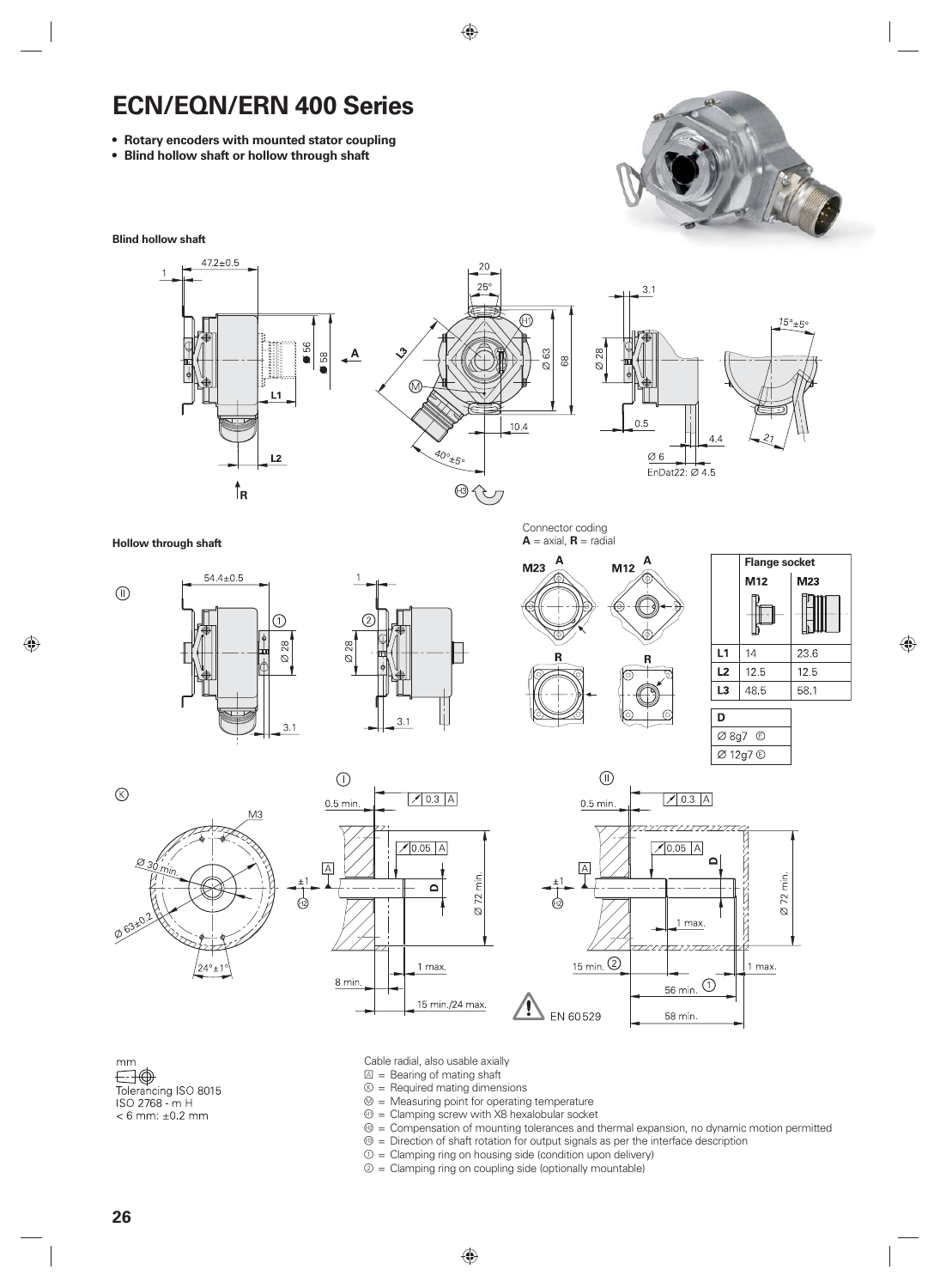|                                                                   | <b>Incremental</b>                                                                                                                                      |                         |                         |                                                                        |  |
|-------------------------------------------------------------------|---------------------------------------------------------------------------------------------------------------------------------------------------------|-------------------------|-------------------------|------------------------------------------------------------------------|--|
|                                                                   | <b>ERN 420</b>                                                                                                                                          | <b>ERN 460</b>          | <b>ERN 430</b>          | <b>ERN 480</b>                                                         |  |
| <b>Incremental signals</b>                                        | $T \cup TTL$                                                                                                                                            |                         | $\Box$ HTL              | $\sim$ 1 V <sub>PP</sub> $^{\overline{1}}$                             |  |
| Line counts*                                                      | 500<br>250                                                                                                                                              |                         |                         |                                                                        |  |
|                                                                   | 1000 1024 1250 2000 2048 2500 3600 4096 5000                                                                                                            |                         |                         |                                                                        |  |
| Reference mark                                                    | One                                                                                                                                                     |                         |                         |                                                                        |  |
| Cutoff frequency -3 dB<br>Scanning frequency<br>Edge separation a | $\leq$ 300 kHz<br>$\geq 0.39$ µs                                                                                                                        |                         |                         | $\geq$ 180 kHz<br>$\overline{\phantom{0}}$<br>$\overline{\phantom{0}}$ |  |
| <b>System accuracy</b>                                            | 1/20 of grating period                                                                                                                                  |                         |                         |                                                                        |  |
| <b>Power supply</b><br><b>Current consumption</b><br>without load | $5VDC \pm 10\%$<br>120 mA                                                                                                                               | 10 to 30 V DC<br>100 mA | 10 to 30 V DC<br>150 mA | $5VDC \pm 10\%$<br>120 mA                                              |  |
| <b>Electrical connection*</b>                                     | • Flange socket M23, radial and axial (with blind hollow shaft)<br>• Cable 1 m, without connecting element                                              |                         |                         |                                                                        |  |
| Shaft*                                                            | Blind hollow shaft or hollow through shaft; $D = 8$ mm or $D = 12$ mm                                                                                   |                         |                         |                                                                        |  |
| Mech. perm. speed $n^{2}$                                         | ≤ 6000 min <sup>-1</sup> /≤ 12000 min <sup>-1 3)</sup>                                                                                                  |                         |                         |                                                                        |  |
| <b>Starting</b><br>At 20 $\degree$ C<br>torque<br>Below-20 °C     | Blind hollow shaft: $\leq 0.01$ Nm<br>Hollow through shaft: ≤ 0.025 Nm<br>$\leq 1$ Nm                                                                   |                         |                         |                                                                        |  |
| Moment of inertia of rotor                                        | $\leq 4.3 \cdot 10^{-6}$ kgm <sup>2</sup>                                                                                                               |                         |                         |                                                                        |  |
| Permissible axial motion of<br>measured shaft                     | $±1$ mm                                                                                                                                                 |                         |                         |                                                                        |  |
| Vibration 55 Hz to 2000 Hz<br><b>Shock</b> 6 ms/2 ms              | ≤ 300 m/s <sup>2</sup> ; flange socket version: 150 m/s <sup>2</sup> (EN 60068-2-6)<br>≤ 1000 m/s <sup>2</sup> /≤ 2000 m/s <sup>2</sup> (EN 60068-2-27) |                         |                         |                                                                        |  |
| Max. operating temp. <sup>2)</sup>                                | 100 °C                                                                                                                                                  | 70 °C                   | $100 °C^{4}$            |                                                                        |  |
| Min. operating temp.                                              | Flange socket or fixed cable: -40 °C<br>Moving cable: -10 °C                                                                                            |                         |                         |                                                                        |  |
| Protection EN 60529                                               | IP 67 at housing (IP 66 with hollow through shaft); IP 64 at shaft inlet                                                                                |                         |                         |                                                                        |  |
| Weight                                                            | Approx. 0.3 kg                                                                                                                                          |                         |                         |                                                                        |  |

**Bold:** These preferred versions are available on short notice

\* Please select when ordering<br><sup>1)</sup> Restricted tolerances: Signal amplitude 0.8 to 1.2 V<sub>PP</sub><br>2) For the correlation between the operating temperature and the shaft speed or supply voltage, see *General Mechanical Informatio* 

 $\frac{3}{1}$  With two shaft clamps (only for hollow through shaft)

 $4)$  80 $^{\circ}$  for ERN 480 with 4096 or 5000 lines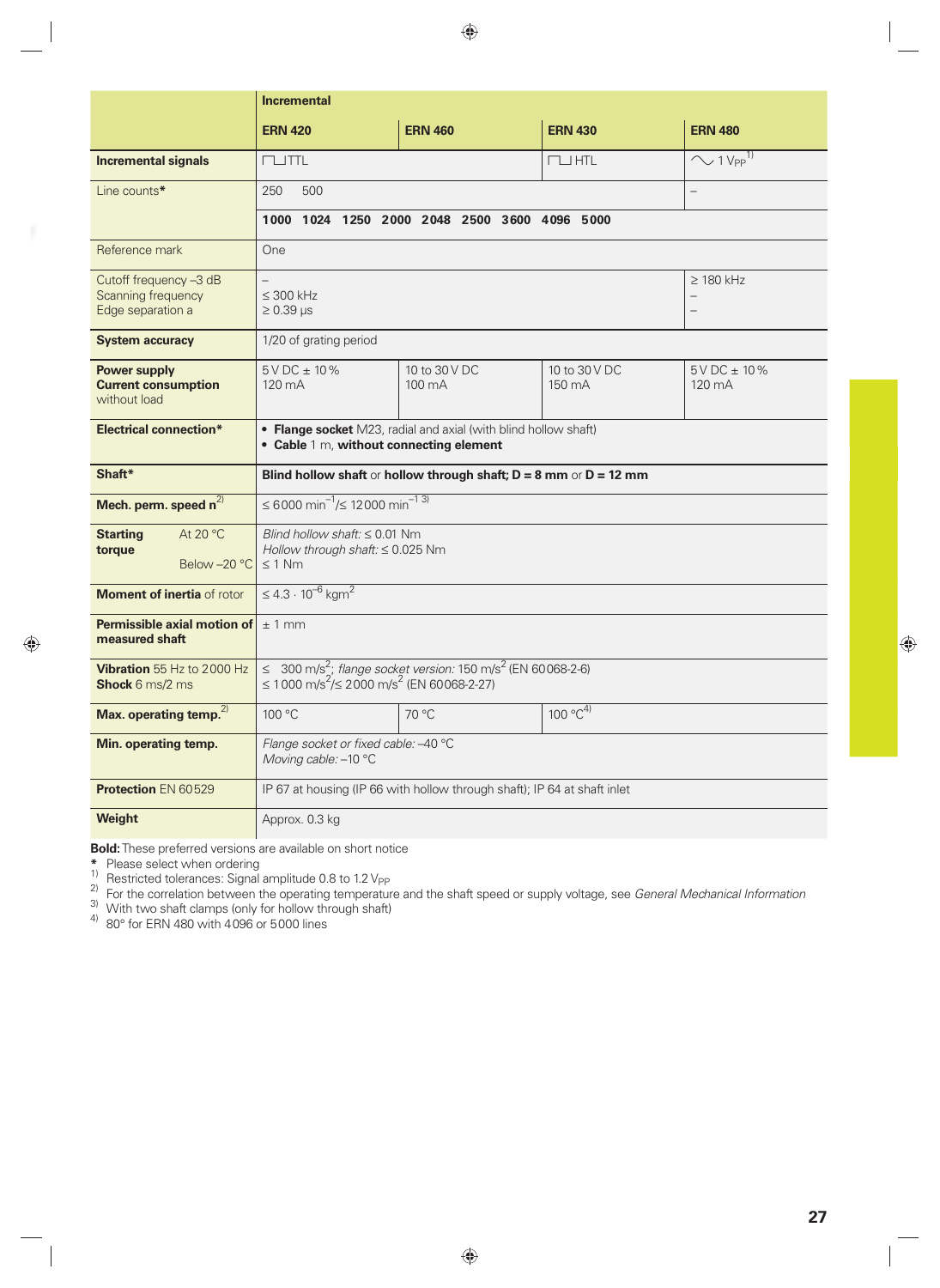|                                                                   | <b>Absolute</b>                                                                                                                                              |                                                                                                                                                            |                                                            |  |  |
|-------------------------------------------------------------------|--------------------------------------------------------------------------------------------------------------------------------------------------------------|------------------------------------------------------------------------------------------------------------------------------------------------------------|------------------------------------------------------------|--|--|
|                                                                   | <b>Singleturn</b>                                                                                                                                            |                                                                                                                                                            |                                                            |  |  |
|                                                                   | <b>ECN 425</b>                                                                                                                                               | <b>ECN 413</b>                                                                                                                                             | <b>ECN 413</b>                                             |  |  |
| <b>Absolute position values*</b>                                  | EnDat 2.2                                                                                                                                                    | EnDat 2.2                                                                                                                                                  | <b>SSI</b>                                                 |  |  |
| Ordering designation                                              | EnDat 22                                                                                                                                                     | EnDat 01                                                                                                                                                   | <b>SSI 39r1</b>                                            |  |  |
| Positions per revolution                                          | 33554432 (25 bits)<br>8192 (13 bits)                                                                                                                         |                                                                                                                                                            |                                                            |  |  |
| Revolutions                                                       | $\overline{\phantom{0}}$                                                                                                                                     |                                                                                                                                                            |                                                            |  |  |
| Code                                                              | Pure binary                                                                                                                                                  |                                                                                                                                                            | Gray                                                       |  |  |
| Elec. permissible speed<br>Deviations <sup>1)</sup>               | ≤ 12000 min <sup>-1</sup><br>for continuous position value                                                                                                   | $\leq 5000/12000$ min <sup>-1</sup><br>512 lines:<br>$±$ 1 LSB/ $±$ 100 LSB<br>$\leq 1500/12000$ min <sup>-1</sup><br>2048 lines:<br>$± 1$ LSB/ $± 50$ LSB | ≤ 12000 min <sup>-1</sup><br>$±$ 12 LSB                    |  |  |
| Calculation time t <sub>cal</sub>                                 | $\leq 7$ µs                                                                                                                                                  | $\leq 9$ µs                                                                                                                                                | $\leq 5 \,\mu s$                                           |  |  |
| <b>Incremental signals</b>                                        | Without                                                                                                                                                      | $\sim$ 1 V <sub>PP</sub> <sup>2)</sup>                                                                                                                     |                                                            |  |  |
| Line counts*                                                      | $\overline{\phantom{0}}$                                                                                                                                     | 512<br>2048                                                                                                                                                | 512                                                        |  |  |
| Cutoff frequency -3 dB<br>Scanning frequency<br>Edge separation a | $\overline{\phantom{0}}$<br>$\qquad \qquad -$<br>$\overline{\phantom{m}}$                                                                                    | 512 lines: ≥ 130 kHz; 2048 lines: ≥ 400 kHz<br>$\overline{\phantom{0}}$<br>$\qquad \qquad -$                                                               |                                                            |  |  |
| <b>System accuracy</b>                                            | ± 20"                                                                                                                                                        | 512 lines: ± 60"; 2048 lines: ± 20"                                                                                                                        |                                                            |  |  |
| Power supply*                                                     | 3.6 to 14 V DC                                                                                                                                               | 3.6 to 14 V DC                                                                                                                                             | $5 \vee$ DC $\pm$ 5% or <b>10 to 30 V</b> DC               |  |  |
| Power consumption<br>(maximum)                                    | $3.6$ V: $\leq 600$ mW<br>14 V: ≤ 700 mW                                                                                                                     |                                                                                                                                                            | $5 V \le 800$ mW<br>$10 V: \leq 650$ mW<br>30 V: ≤ 1000 mW |  |  |
| Current consumption<br>(typical; without load)                    | 5 V: 85 mA                                                                                                                                                   |                                                                                                                                                            | 5 V: 90 mA<br>24 V: 24 mA                                  |  |  |
| <b>Electrical connection*</b>                                     | • Flange socket M12, radial<br>• Flange socket M23, radial<br>• Cable 1 m, with M12 coupling<br>• Cable 1 m, with M23 coupling or without connecting element |                                                                                                                                                            |                                                            |  |  |
| Shaft*                                                            | Blind hollow shaft or hollow through shaft; $D = 8$ mm or $D = 12$ mm                                                                                        |                                                                                                                                                            |                                                            |  |  |
| Mech. perm. speed $n^{3}$                                         | ≤ 6000 min <sup>-1</sup> /≤ 12000 min <sup>-1 4)</sup>                                                                                                       |                                                                                                                                                            |                                                            |  |  |
| At 20 °C<br><b>Starting</b><br>torque<br>Below -20 °C             | Blind hollow shaft: $\leq 0.01$ Nm<br>Hollow through shaft: ≤ 0.025 Nm<br>$\leq 1$ Nm                                                                        |                                                                                                                                                            |                                                            |  |  |
| Moment of inertia of rotor                                        | $\leq 4.3 \cdot 10^{-6}$ kgm <sup>2</sup>                                                                                                                    |                                                                                                                                                            |                                                            |  |  |
| Permissible axial motion of<br>measured shaft                     | $±1$ mm                                                                                                                                                      |                                                                                                                                                            |                                                            |  |  |
| Vibration 55 Hz to 2000 Hz<br>Shock 6 ms/2 ms                     | ≤ 300 m/s <sup>2</sup> ; flange socket version: 150 m/s <sup>2</sup> (EN 60068-2-6)<br>≤ 1 000 m/s <sup>2</sup> /≤ 2 000 m/s <sup>2</sup> (EN 60068-2-27)    |                                                                                                                                                            |                                                            |  |  |
| Max. operating temp. <sup>3)</sup>                                | 100 °C                                                                                                                                                       |                                                                                                                                                            |                                                            |  |  |
| Min. operating temp.                                              | Flange socket or fixed cable: -40 °C<br>Moving cable: -10 °C                                                                                                 |                                                                                                                                                            |                                                            |  |  |
| <b>Protection EN 60529</b>                                        | IP 67 at housing; IP 64 at shaft inlet                                                                                                                       |                                                                                                                                                            |                                                            |  |  |
| Weight                                                            | Approx. 0.3 kg                                                                                                                                               |                                                                                                                                                            |                                                            |  |  |
|                                                                   |                                                                                                                                                              |                                                                                                                                                            |                                                            |  |  |

**Bold:** These preferred versions are available on short notice

**\*** Please select when ordering 1) Velocity-dependent deviations between the absolute value and incremental signal

 $^{2)}$  Restricted tolerances: Signal amplitude 0.8 to 1.2 V<sub>PP</sub>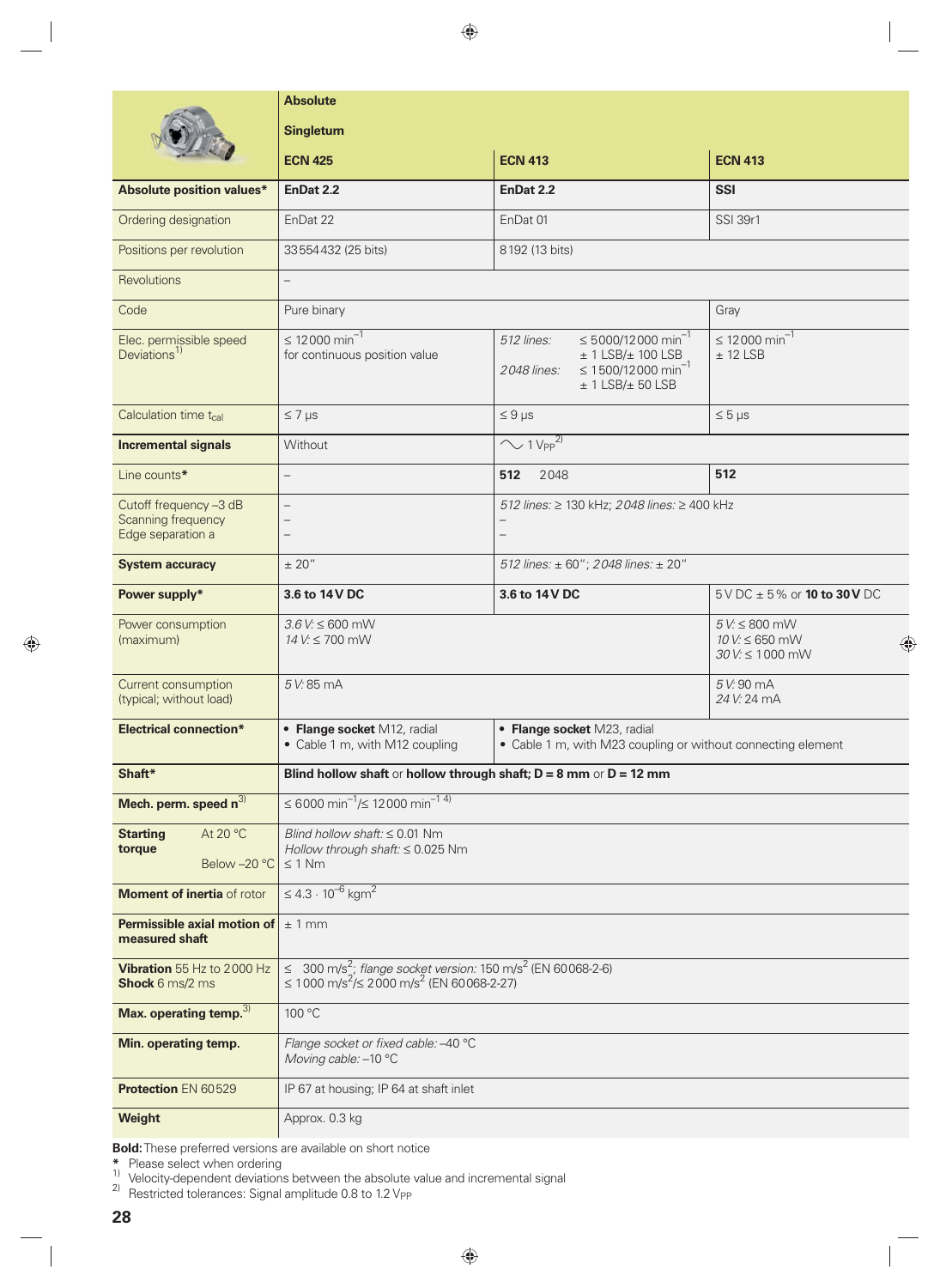| <b>EQN 437</b>                                                | <b>EQN 425</b>                                                                                                                                            | <b>EQN 425</b>                                           |
|---------------------------------------------------------------|-----------------------------------------------------------------------------------------------------------------------------------------------------------|----------------------------------------------------------|
| EnDat 2.2                                                     | EnDat 2.2                                                                                                                                                 | <b>SSI</b>                                               |
|                                                               |                                                                                                                                                           |                                                          |
| EnDat 22                                                      | EnDat 01                                                                                                                                                  | <b>SSI 41r1</b>                                          |
| 33554432 (25 bits)                                            | 8192 (13 bits)                                                                                                                                            |                                                          |
| 4096                                                          |                                                                                                                                                           |                                                          |
| Pure binary                                                   |                                                                                                                                                           | Gray                                                     |
| $\leq 12000 \min^{-1}$<br>for continuous position value       | $\leq 5000/10000 \text{ min}^{-1}$<br>512 lines:<br>$± 1$ LSB/ $± 100$ LSB<br>$\leq$ 1500/10000 min <sup>-1</sup><br>2048 lines:<br>$± 1$ LSB/ $± 50$ LSB | ≤ 12000 min <sup>-1</sup><br>$± 12$ LSB                  |
| $\leq 7 \,\mu s$                                              | $\leq 9 \,\mu s$                                                                                                                                          | $\leq 5 \,\mu s$                                         |
| Without                                                       | $\sqrt{1 V_{PP}^2}$                                                                                                                                       |                                                          |
| $\overline{\phantom{0}}$                                      | 2048<br>512                                                                                                                                               | 512                                                      |
|                                                               | 512 lines: ≥ 130 kHz; 2048 lines: ≥ 400 kHz                                                                                                               |                                                          |
| $\overline{\phantom{a}}$<br>$\overline{\phantom{0}}$          | $\qquad \qquad -$<br>$\overline{\phantom{0}}$                                                                                                             |                                                          |
| $\pm$ 20"                                                     | 512 lines: ± 60"; 2048 lines: ± 20"                                                                                                                       |                                                          |
| 3.6 to 14 V DC                                                | 3.6 to 14 V DC                                                                                                                                            | $5 \vee$ DC $\pm$ 5% or <b>10 to 30 V</b> DC             |
| $3.6$ V: $\leq 700$ mW<br>14 V: ≤ 800 mW                      |                                                                                                                                                           | $5 V \le 950$ mW<br>10 V: ≤ 750 mW<br>$30 V \le 1100$ mW |
| 5 V: 105 mA                                                   |                                                                                                                                                           | 5 V: 120 mA<br>24 V: 28 mA                               |
| • Flange socket M12, radial<br>• Cable 1 m, with M12 coupling | • Flange socket M23, radial<br>• Cable 1 m, with M23 coupling or without connecting element                                                               |                                                          |

3) For the correlation between the operating temperature and the shaft speed or power supply, see *General Mechanical Information*

<sup>4)</sup> With 2 shaft clamps (only for hollow through shaft)